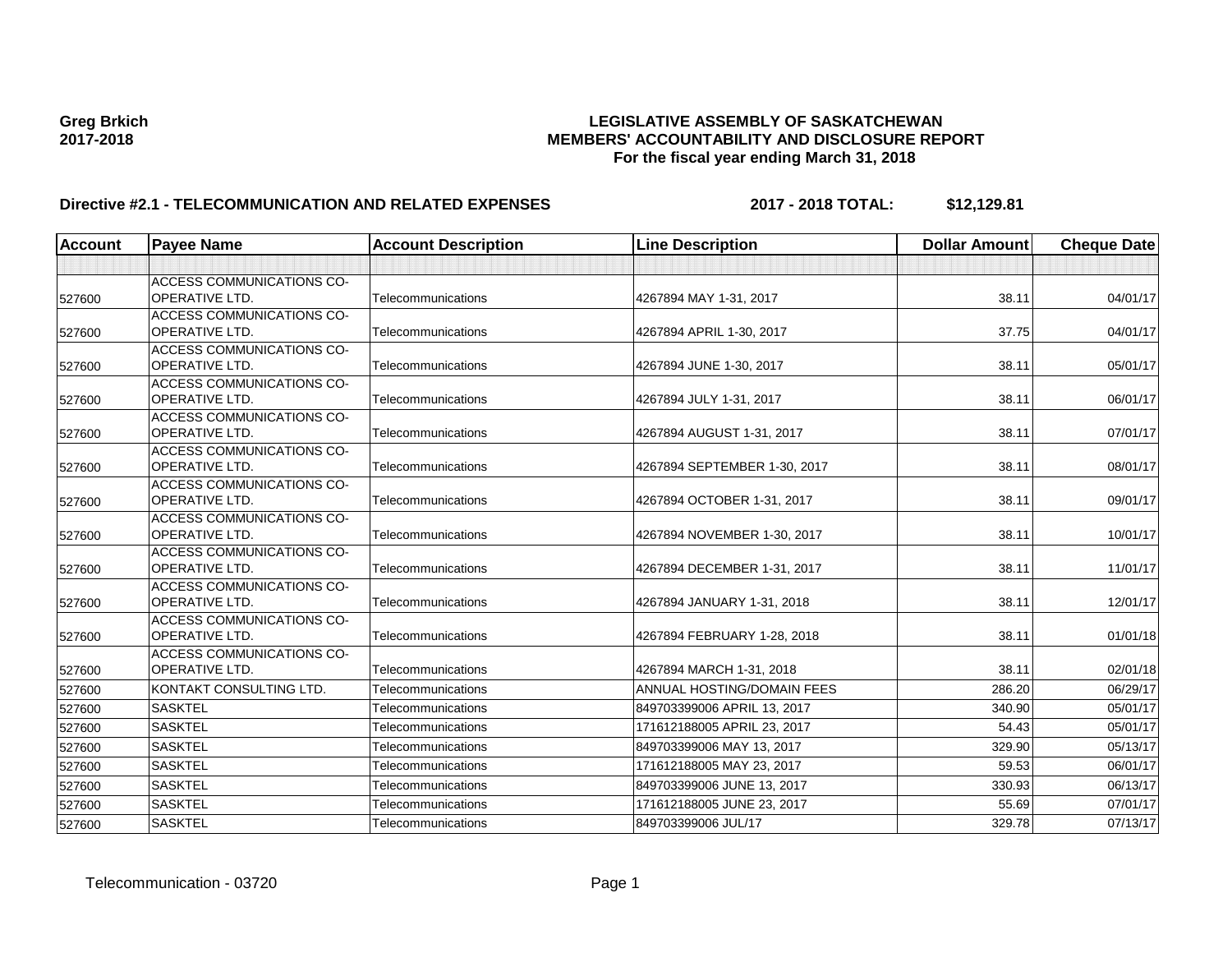# **Greg Brkich LEGISLATIVE ASSEMBLY OF SASKATCHEWAN 2017-2018 MEMBERS' ACCOUNTABILITY AND DISCLOSURE REPORT For the fiscal year ending March 31, 2018**

# **Directive #2.1 - TELECOMMUNICATION AND RELATED EXPENSES 2017 - 2018 TOTAL: \$12,129.81**

| <b>Account</b> | <b>Payee Name</b> | <b>Account Description</b>    | <b>Line Description</b>         | <b>Dollar Amount</b> | <b>Cheque Date</b> |
|----------------|-------------------|-------------------------------|---------------------------------|----------------------|--------------------|
|                |                   |                               |                                 |                      |                    |
| 527600         | <b>SASKTEL</b>    | Telecommunications            | 171612188005 JULY 23, 2017      | 53.34                | 08/01/17           |
| 527600         | <b>SASKTEL</b>    | Telecommunications            | 849703399006 AUGUST 13, 2017    | 328.18               | 08/13/17           |
| 527600         | <b>SASKTEL</b>    | Telecommunications            | 171612188005 AUGUST 23, 2017    | 64.53                | 09/01/17           |
| 527600         | <b>SASKTEL</b>    | Telecommunications            | 849703399006 SEPTEMBER 13, 2017 | 329.65               | 09/13/17           |
| 527600         | <b>SASKTEL</b>    | Telecommunications            | 171612188005 SEPTEMBER 23, 2017 | 58.34                | 10/01/17           |
| 527600         | <b>SASKTEL</b>    | <b>Telecommunications</b>     | 849703399006 OCTOBER 13, 2017   | 333.51               | 10/13/17           |
| 527600         | <b>SASKTEL</b>    | Telecommunications            | 171612188005 OCTOBER 23, 2017   | 53.34                | 11/01/17           |
| 527600         | <b>SASKTEL</b>    | Telecommunications            | 171612188005 NOVEMBER 23, 2017  | 65.84                | 12/01/17           |
| 527600         | <b>SASKTEL</b>    | Telecommunications            | 849703399006 NOVEMBER 13, 2017  | 329.64               | 12/01/17           |
| 527600         | <b>SASKTEL</b>    | Telecommunications            | 849703399006 DECEMBER 13, 2017  | 330.35               | 12/13/17           |
| 527600         | <b>SASKTEL</b>    | Telecommunications            | 171612188005 DECEMBER 23, 2017  | 58.34                | 01/01/18           |
| 527600         | <b>SASKTEL</b>    | Telecommunications            | 849703399006 JANUARY 13, 2018   | 332.95               | 01/13/18           |
| 527600         | <b>SASKTEL</b>    | Telecommunications            | 171612188005 JANUARY 23, 2018   | 73.39                | 02/01/18           |
| 527600         | <b>SASKTEL</b>    | Telecommunications            | 171612188005 FEBRUARY 23, 2018  | 55.35                | 03/01/18           |
| 527600         | <b>SASKTEL</b>    | Telecommunications            | 849703399006 FEBRUARY 13, 2018  | 329.62               | 03/01/18           |
| 527600         | <b>SASKTEL</b>    | Telecommunications            | 849703399006 MARCH 13, 2018     | 537.05               | 03/13/18           |
| 527600         | <b>SASKTEL</b>    | Telecommunications            | RTV - G. BRKICH - PERSONAL USE  | (65.00)              | 03/15/18           |
| 527600         | <b>SASKTEL</b>    | Telecommunications            | 171612188005 MARCH 23, 2018     | 95.45                | 03/23/18           |
| 530600         | <b>SASKTEL</b>    | <b>Placement - Tender Ads</b> | 849703399006 APRIL 13, 2017     | 474.85               | 05/01/17           |
| 530600         | <b>SASKTEL</b>    | <b>Placement - Tender Ads</b> | 849703399006 MAY 13, 2017       | 474.85               | 05/13/17           |
| 530600         | <b>SASKTEL</b>    | <b>Placement - Tender Ads</b> | 849703399006 JUNE 13, 2017      | 474.85               | 06/13/17           |
| 530600         | <b>SASKTEL</b>    | <b>Placement - Tender Ads</b> | 849703399006 JUL/17             | 638.80               | 07/13/17           |
| 530600         | <b>SASKTEL</b>    | Placement - Tender Ads        | 849703399006 AUGUST 13, 2017    | 548.80               | 08/13/17           |
| 530600         | <b>SASKTEL</b>    | <b>Placement - Tender Ads</b> | 849703399006 SEPTEMBER 13, 2017 | 548.80               | 09/13/17           |
| 530600         | <b>SASKTEL</b>    | <b>Placement - Tender Ads</b> | 849703399006 OCTOBER 13, 2017   | 669.10               | 10/13/17           |
| 530600         | <b>SASKTEL</b>    | <b>Placement - Tender Ads</b> | 849703399006 NOVEMBER 13, 2017  | 504.10               | 12/01/17           |
| 530600         | <b>SASKTEL</b>    | <b>Placement - Tender Ads</b> | 849703399006 DECEMBER 13, 2017  | 504.10               | 12/13/17           |
| 530600         | <b>SASKTEL</b>    | Placement - Tender Ads        | 849703399006 JANUARY 13, 2018   | 504.10               | 01/13/18           |
| 530600         | <b>SASKTEL</b>    | Placement - Tender Ads        | 849703399006 FEBRUARY 13, 2018  | 594.10               | 03/01/18           |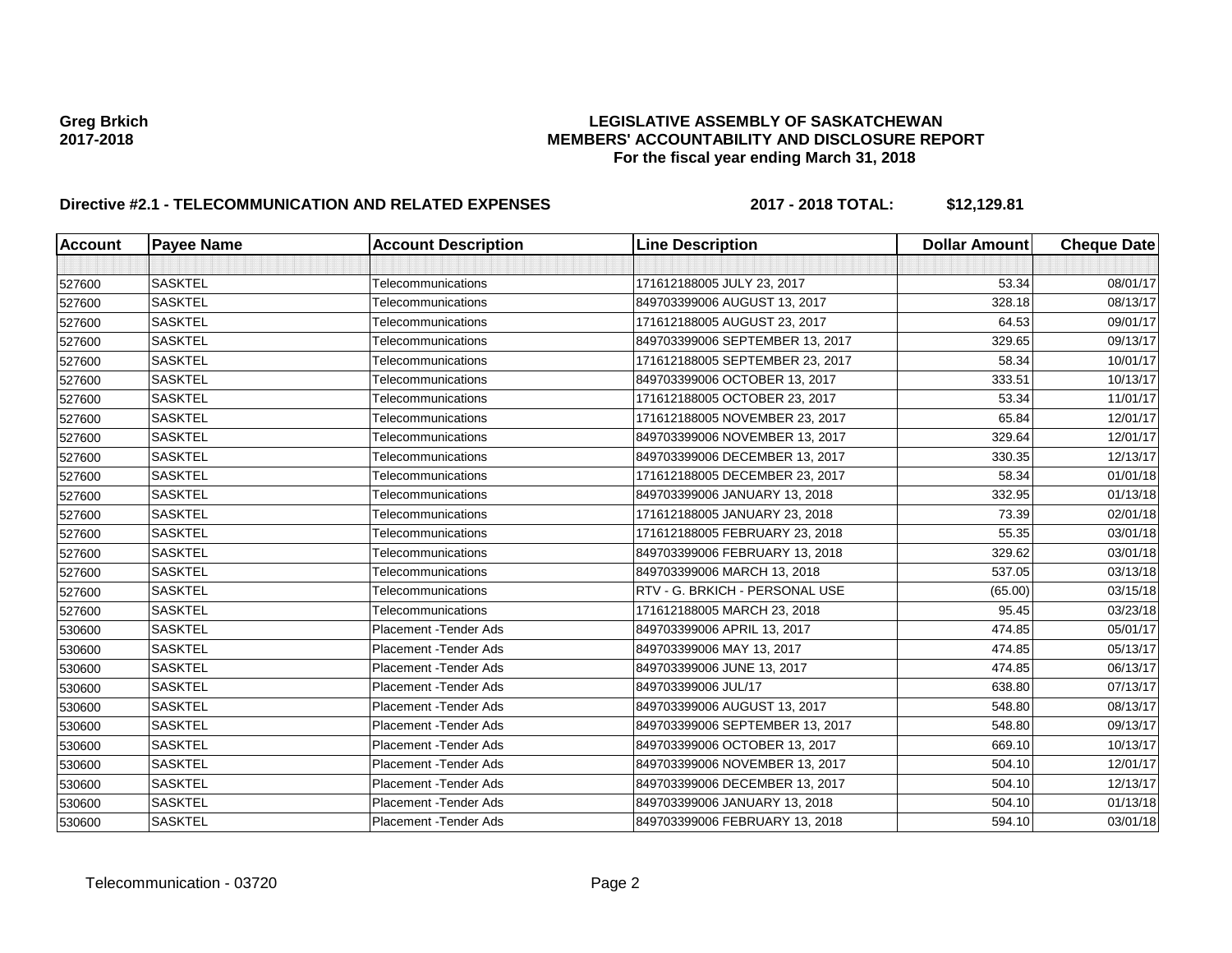# **Greg Brkich LEGISLATIVE ASSEMBLY OF SASKATCHEWAN 2017-2018 MEMBERS' ACCOUNTABILITY AND DISCLOSURE REPORT For the fiscal year ending March 31, 2018**

# **Directive #2.1 - TELECOMMUNICATION AND RELATED EXPENSES 2017 - 2018 TOTAL: \$12,129.81**

| <u>IAccount</u> | <b>Pavee Name</b>  | lAccount Description               | <b>ILine Description</b>    | Dollar Amountl | <b>Cheque Datel</b> |
|-----------------|--------------------|------------------------------------|-----------------------------|----------------|---------------------|
|                 |                    |                                    |                             |                |                     |
| 530600          | <b>SASKTEL</b>     | I Placement - Tender Ads           | 849703399006 MARCH 13, 2018 | 504.10         | 03/13/18            |
| 555000          | ICORPORATE EXPRESS | <b>Other Material and Supplies</b> | <b>IOFFICE SUPPLIES</b>     | 81.07          | 12/01/17            |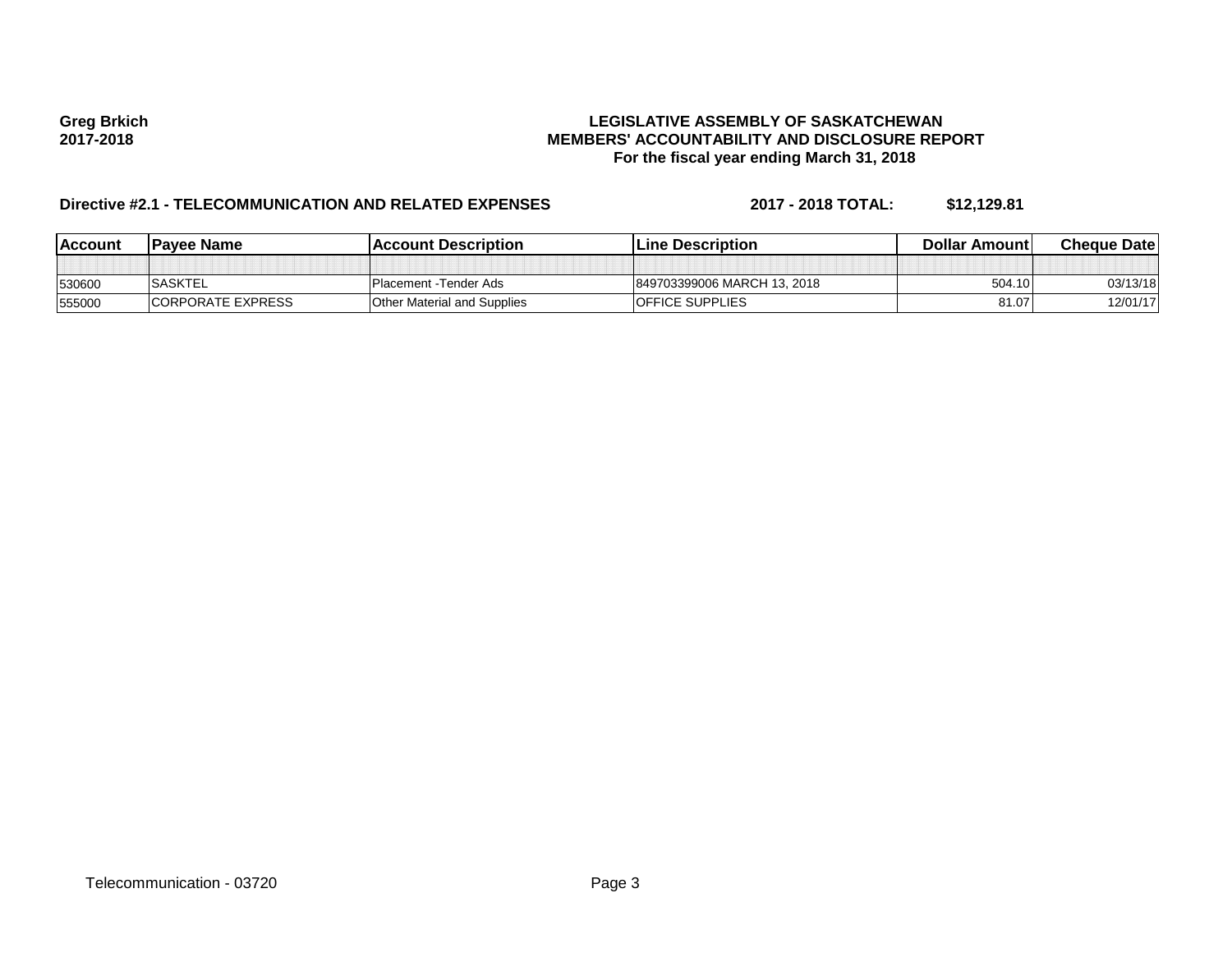### **LEGISLATIVE ASSEMBLY OF SASKATCHEWAN MEMBERS' ACCOUNTABILITY AND DISCLOSURE REPORT For the fiscal year ending March 31, 2018**

# **Directive #3.1 - MLA TRAVEL AND LIVING EXPENSES 2017 - 2018 TOTAL: \$25,882.96**

| Account | <b>Payee Name</b>      | <b>Account Description</b> | <b>Line Description</b>        | <b>Dollar Amount</b> | <b>Cheque Date</b> |
|---------|------------------------|----------------------------|--------------------------------|----------------------|--------------------|
|         |                        |                            |                                |                      |                    |
| 541900  | <b>BRKICH, GREG P.</b> | Elected Rep - Travel       | MLA TRAVEL APRIL 1-19, 2017    | 2,098.70             | 04/24/17           |
| 541900  | <b>BRKICH, GREG P.</b> | Elected Rep - Travel       | MLA TRAVEL APR 20-MAY 9, 2017  | 2,072.97             | 05/16/17           |
| 541900  | <b>BRKICH, GREG P.</b> | Elected Rep - Travel       | MLA TRAVEL MAY 10-JUN 9, 2017  | 1,464.86             | 06/19/17           |
| 541900  | BRKICH, GREG P.        | Elected Rep - Travel       | MLA TRAVEL JUNE 10-30, 2017    | 656.72               | 07/06/17           |
| 541900  | <b>BRKICH, GREG P.</b> | Elected Rep - Travel       | MLA TRAVEL JULY 1 - 19, 2017   | 1,093.35             | 07/26/17           |
| 541900  | BRKICH, GREG P.        | Elected Rep - Travel       | MLA TRAVEL JULY 23-29, 2017    | 2,713.01             | 08/02/17           |
| 541900  | <b>BRKICH, GREG P.</b> | Elected Rep - Travel       | MLA TRAVEL JUL 20-AUG 14, 2017 | 1,018.16             | 08/15/17           |
| 541900  | BRKICH, GREG P.        | Elected Rep - Travel       | MLA TRAVEL AUG 15-SEP 15, 2017 | 718.02               | 09/20/17           |
| 541900  | <b>BRKICH, GREG P.</b> | Elected Rep - Travel       | MLA TRAVEL SEP 18-OCT 12, 2017 | 514.61               | 10/20/17           |
| 541900  | <b>BRKICH, GREG P.</b> | Elected Rep - Travel       | MLA TRAVEL OCT 13-NOV 8, 2017  | 1,794.86             | 11/10/17           |
| 541900  | <b>BRKICH, GREG P.</b> | Elected Rep - Travel       | MLA TRAVEL NOVEMBER 9-24, 2017 | 1,787.99             | 12/01/17           |
| 541900  | <b>BRKICH, GREG P.</b> | Elected Rep - Travel       | MLA TRAVEL NOV 27-DEC 12, 2017 | 2,037.54             | 12/18/17           |
| 541900  | <b>BRKICH, GREG P.</b> | Elected Rep - Travel       | MLA TRAVEL DEC 13/17-JAN 2/18  | 666.77               | 01/02/18           |
| 541900  | <b>BRKICH, GREG P.</b> | Elected Rep - Travel       | MLA TRAVEL JANUARY 3-8, 2018   | 753.71               | 01/12/18           |
| 541900  | <b>BRKICH, GREG P.</b> | Elected Rep - Travel       | MLA TRAVEL JANUARY 3-23, 2018  | 1,032.32             | 02/01/18           |
| 541900  | <b>BRKICH, GREG P.</b> | Elected Rep - Travel       | MLA TRAVEL JAN 26-FEB 10, 2018 | 1,295.33             | 02/15/18           |
| 541900  | BRKICH, GREG P.        | Elected Rep - Travel       | MLA TRAVEL FEB 14-MAR 16, 2018 | 2,242.91             | 03/20/18           |
| 541900  | <b>BRKICH, GREG P.</b> | Elected Rep - Travel       | MLA TRAVEL MARCH 17-31, 2018   | 1,921.13             | 03/31/18           |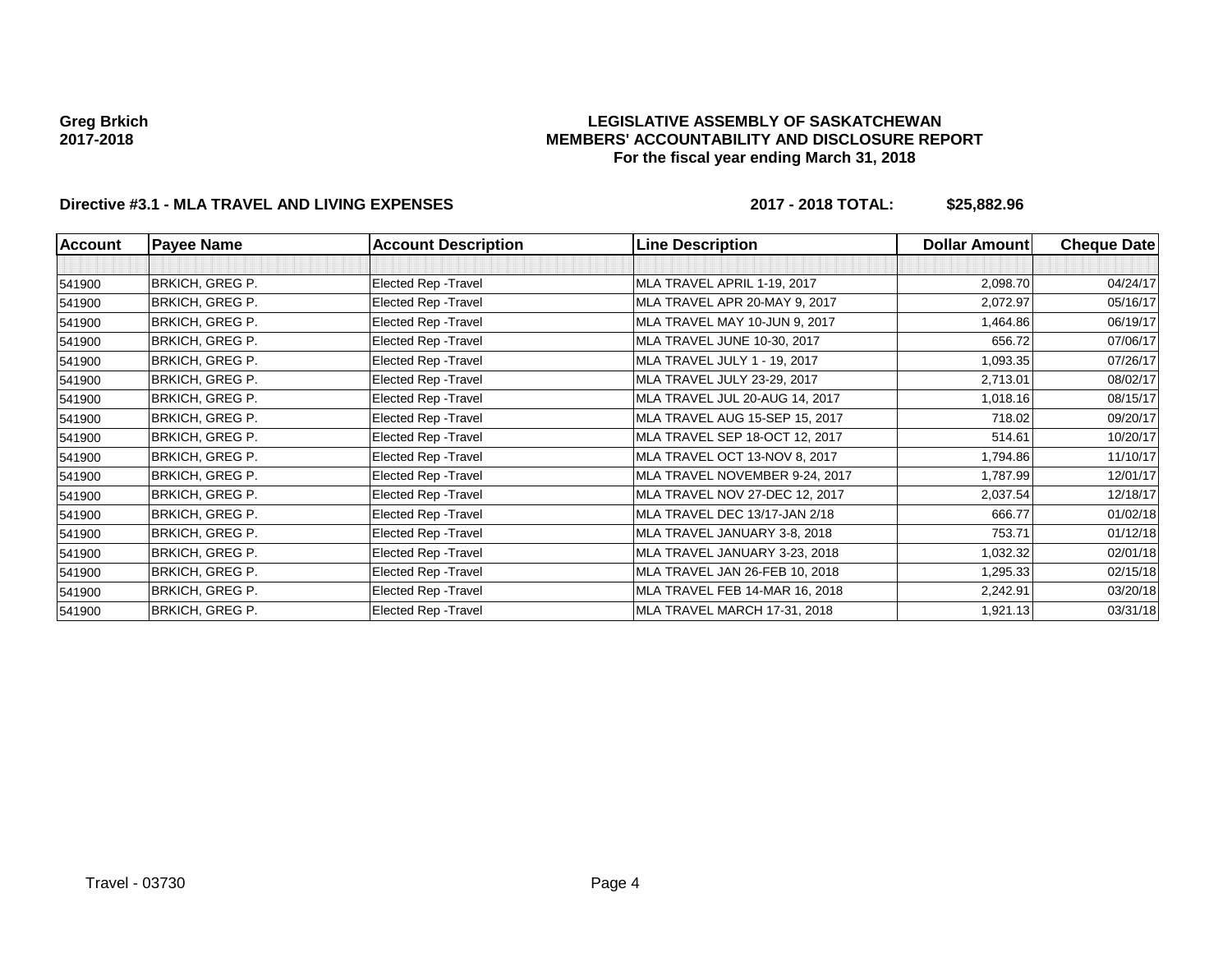### **LEGISLATIVE ASSEMBLY OF SASKATCHEWAN MEMBERS' ACCOUNTABILITY AND DISCLOSURE REPORT For the fiscal year ending March 31, 2018**

| <b>Account</b> | <b>Payee Name</b>                                   | <b>Account Description</b>                | <b>Line Description</b>            | <b>Dollar Amount</b> | <b>Cheque Date</b> |
|----------------|-----------------------------------------------------|-------------------------------------------|------------------------------------|----------------------|--------------------|
|                |                                                     |                                           |                                    |                      |                    |
| 522000         | <b>RANSOM, ROBERT</b>                               | Rent of Ground, Buildings and Other Space | APRIL CONSTITUENCY OFFICE RENT     | 1,100.00             | 04/01/17           |
| 522000         | RANSOM, ROBERT                                      | Rent of Ground, Buildings and Other Space | MAY 2017 MLA OFFICE RENT           | 1,100.00             | 04/24/17           |
| 522000         | RANSOM, ROBERT                                      | Rent of Ground, Buildings and Other Space | JUNE 2017 MLA OFFICE RENT          | 1,100.00             | 05/24/17           |
| 522000         | RANSOM, ROBERT                                      | Rent of Ground, Buildings and Other Space | JULY 2017 MLA OFFICE RENT          | 1,100.00             | 06/23/17           |
| 522000         | RANSOM, ROBERT                                      | Rent of Ground, Buildings and Other Space | <b>AUGUST 2017 MLA OFFICE RENT</b> | 1,100.00             | 07/19/17           |
| 522000         | RANSOM, ROBERT                                      | Rent of Ground, Buildings and Other Space | SEPTEMBER 2017 MLA OFFICE RENT     | 1,100.00             | 08/22/17           |
| 522000         | <b>RANSOM, ROBERT</b>                               | Rent of Ground, Buildings and Other Space | OCTOBER 2017 MLA OFFICE RENT       | 1,100.00             | 09/20/17           |
| 522000         | RANSOM, ROBERT                                      | Rent of Ground, Buildings and Other Space | NOVEMBER 2017 MLA OFFICE RENT      | 1,100.00             | 10/13/17           |
| 522000         | RANSOM, ROBERT                                      | Rent of Ground, Buildings and Other Space | DECEMBER 2017 MLA OFFICE RENT      | 1,100.00             | 11/15/17           |
| 522000         | RANSOM, ROBERT                                      | Rent of Ground, Buildings and Other Space | JANUARY 2018 MLA OFFICE RENT       | 1,100.00             | 12/13/17           |
| 522000         | RANSOM, ROBERT                                      | Rent of Ground, Buildings and Other Space | FEBRUARY 2018 MLA OFFICE RENT      | 1,100.00             | 01/15/18           |
| 522000         | <b>RANSOM, ROBERT</b>                               | Rent of Ground, Buildings and Other Space | MARCH 2018 MLA OFFICE RENT         | 1,100.00             | 02/08/18           |
| 522200         | <b>DAVIDSON LEADER</b>                              | <b>Rent of Photocopiers</b>               | <b>COPIER CHARGES</b>              | 192.18               | 08/01/17           |
| 522200         | MINISTER OF FINANCE-MINISTRY<br>OF CENTRAL SERVICES | Rent of Photocopiers                      | PHOTOCOPIER SERVICE FEES 2017-18   | 100.00               | 12/01/17           |
| 522200         | <b>SUCCESS OFFICE SYSTEMS</b>                       | <b>Rent of Photocopiers</b>               | <b>COPIER CHARGES</b>              | 92.36                | 04/10/17           |
| 522200         | <b>SUCCESS OFFICE SYSTEMS</b>                       | Rent of Photocopiers                      | <b>COPIER CHARGES</b>              | 75.23                | 05/05/17           |
| 522200         | <b>SUCCESS OFFICE SYSTEMS</b>                       | Rent of Photocopiers                      | <b>COPIER CHARGES</b>              | 73.84                | 06/07/17           |
| 522200         | <b>SUCCESS OFFICE SYSTEMS</b>                       | Rent of Photocopiers                      | <b>COPIER CHARGES</b>              | 77.39                | 07/07/17           |
| 522200         | <b>SUCCESS OFFICE SYSTEMS</b>                       | Rent of Photocopiers                      | <b>COPIER CHARGES</b>              | 72.86                | 08/04/17           |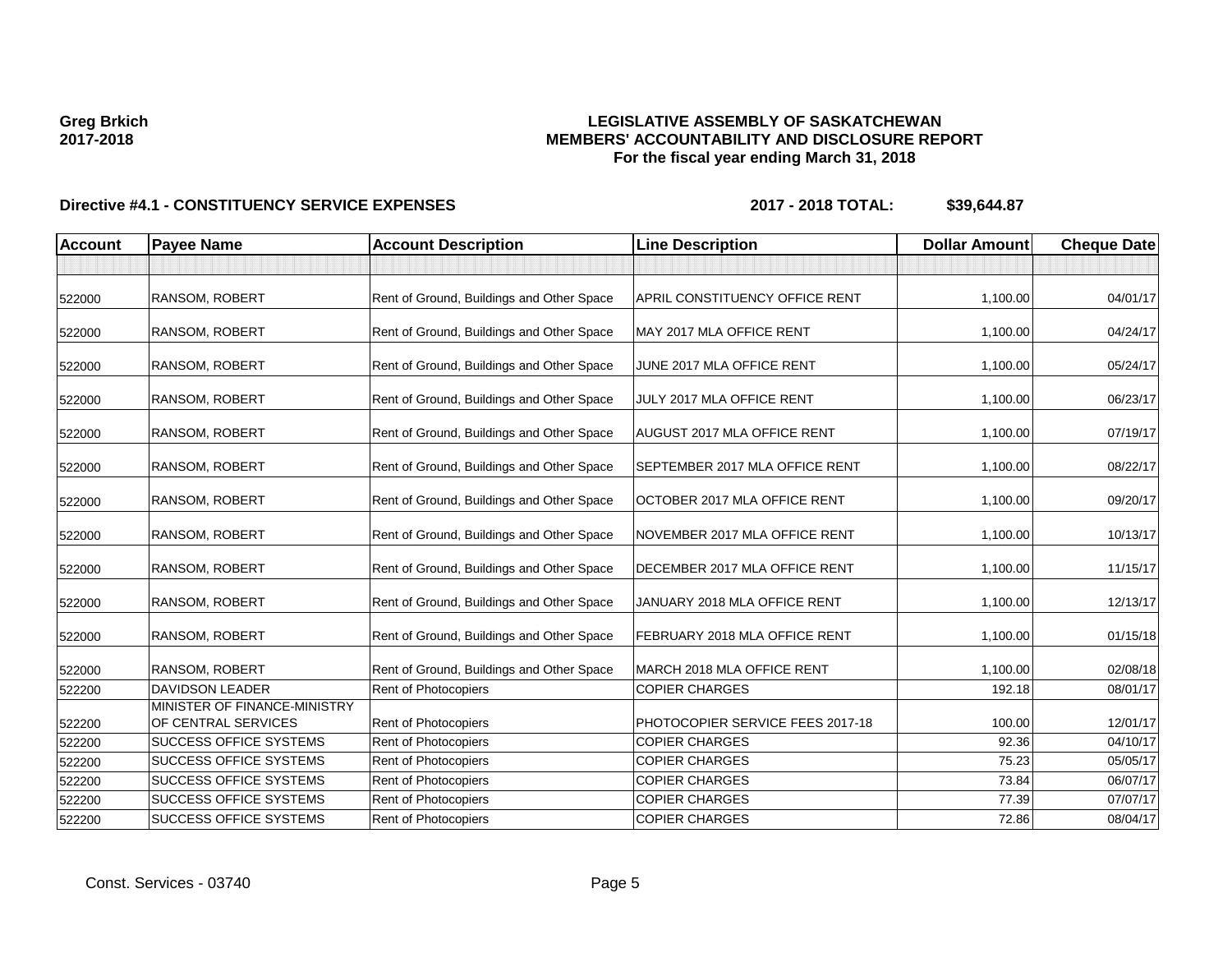### **LEGISLATIVE ASSEMBLY OF SASKATCHEWAN MEMBERS' ACCOUNTABILITY AND DISCLOSURE REPORT For the fiscal year ending March 31, 2018**

| <b>Account</b> | <b>Payee Name</b>              | <b>Account Description</b>          | <b>Line Description</b>         | <b>Dollar Amount</b> | <b>Cheque Date</b> |
|----------------|--------------------------------|-------------------------------------|---------------------------------|----------------------|--------------------|
|                |                                |                                     |                                 |                      |                    |
| 522200         | <b>SUCCESS OFFICE SYSTEMS</b>  | Rent of Photocopiers                | <b>COPIER CHARGES</b>           | 74.68                | 09/07/17           |
| 522200         | <b>SUCCESS OFFICE SYSTEMS</b>  | Rent of Photocopiers                | <b>COPIER CHARGES</b>           | 72.29                | 10/06/17           |
| 522200         | <b>SUCCESS OFFICE SYSTEMS</b>  | Rent of Photocopiers                | <b>COPIER CHARGES</b>           | 72.41                | 11/03/17           |
| 522200         | <b>SUCCESS OFFICE SYSTEMS</b>  | Rent of Photocopiers                | <b>COPIER CHARGES</b>           | 74.95                | 12/01/17           |
| 522200         | <b>SUCCESS OFFICE SYSTEMS</b>  | Rent of Photocopiers                | <b>COPIER CHARGES</b>           | 73.67                | 01/03/18           |
| 522200         | <b>SUCCESS OFFICE SYSTEMS</b>  | Rent of Photocopiers                | <b>COPIER CHARGES</b>           | 75.05                | 02/01/18           |
| 522200         | <b>SUCCESS OFFICE SYSTEMS</b>  | Rent of Photocopiers                | <b>COPIER CHARGES</b>           | 71.88                | 03/01/18           |
| 522500         | CLIFF SHAW AGENCIES LTD.       | <b>Insurance Premiums</b>           | C70007430-2 OFFICE INSURANCE    | 450.50               | 10/12/17           |
| 522600         | DAVIDSON, TOWN OF              | Utilities - Water and Sewer         | 03130030 JAN 1-MAR 31, 2017     | 96.00                | 04/12/17           |
| 522600         | DAVIDSON, TOWN OF              | Utilities - Water and Sewer         | 03130030 APR 1-JUN 30, 2017     | 96.00                | 07/06/17           |
| 522600         | DAVIDSON, TOWN OF              | Utilities - Water and Sewer         | 03130030 JUL 1-SEP 30, 2017     | 96.00                | 10/01/17           |
| 522600         | DAVIDSON, TOWN OF              | Utilities - Water and Sewer         | 03130030 OCT 1-DEC 31, 2017     | 96.00                | 01/11/18           |
| 522700         | SASKENERGY INCORPORATED        | Utilities - Electricity and Nat Gas | 77597100005 APRIL 26, 2017      | 48.80                | 05/01/17           |
| 522700         | SASKENERGY INCORPORATED        | Utilities - Electricity and Nat Gas | 77597100005 MAY 29, 2017        | 43.65                | 06/01/17           |
| 522700         | SASKENERGY INCORPORATED        | Utilities - Electricity and Nat Gas | 77597100005 JUNE 27, 2017       | 38.50                | 07/01/17           |
| 522700         | <b>SASKENERGY INCORPORATED</b> | Utilities - Electricity and Nat Gas | 77597100005 JULY 26, 2017       | 38.50                | 08/01/17           |
| 522700         | <b>SASKENERGY INCORPORATED</b> | Utilities - Electricity and Nat Gas | 77597100005 AUGUST 28, 2017     | 38.50                | 09/01/17           |
| 522700         | <b>SASKENERGY INCORPORATED</b> | Utilities - Electricity and Nat Gas | 77597100005 SEPTEMBER 27, 2017  | 39.07                | 10/01/17           |
| 522700         | SASKENERGY INCORPORATED        | Utilities - Electricity and Nat Gas | 77597100005 OCTOBER 26, 2017    | 43.08                | 11/01/17           |
| 522700         | SASKENERGY INCORPORATED        | Utilities - Electricity and Nat Gas | 77597100005 NOVEMBER 27, 2017   | 55.83                | 12/01/17           |
| 522700         | SASKENERGY INCORPORATED        | Utilities - Electricity and Nat Gas | 77597100005 DECEMBER 27, 2017   | 53.57                | 01/01/18           |
| 522700         | <b>SASKENERGY INCORPORATED</b> | Utilities - Electricity and Nat Gas | 77597100005 JANUARY 29, 2018    | 67.47                | 02/01/18           |
| 522700         | SASKENERGY INCORPORATED        | Utilities - Electricity and Nat Gas | 77597100005 FEBRUARY 26, 2018   | 62.84                | 03/01/18           |
| 522700         | <b>SASKENERGY INCORPORATED</b> | Utilities - Electricity and Nat Gas | 77597100005 MARCH 27, 2018      | 57.05                | 03/27/18           |
| 522700         | <b>SASKPOWER CORPORATION</b>   | Utilities - Electricity and Nat Gas | 500000848563 MAY 29, 2017       | 23.13                | 06/01/17           |
| 522700         | <b>SASKPOWER CORPORATION</b>   | Utilities - Electricity and Nat Gas | 500000848563 JUNE 27, 2017      | 121.33               | 07/01/17           |
| 522700         | SASKPOWER CORPORATION          | Utilities - Electricity and Nat Gas | 500000848563 JULY 26, 2017      | 74.32                | 08/01/17           |
| 522700         | SASKPOWER CORPORATION          | Utilities - Electricity and Nat Gas | 500000848563 AUGUST 28, 2017    | 78.42                | 09/01/17           |
| 522700         | SASKPOWER CORPORATION          | Utilities - Electricity and Nat Gas | 500000848563 SEPTEMBER 27, 2017 | 154.07               | 10/01/17           |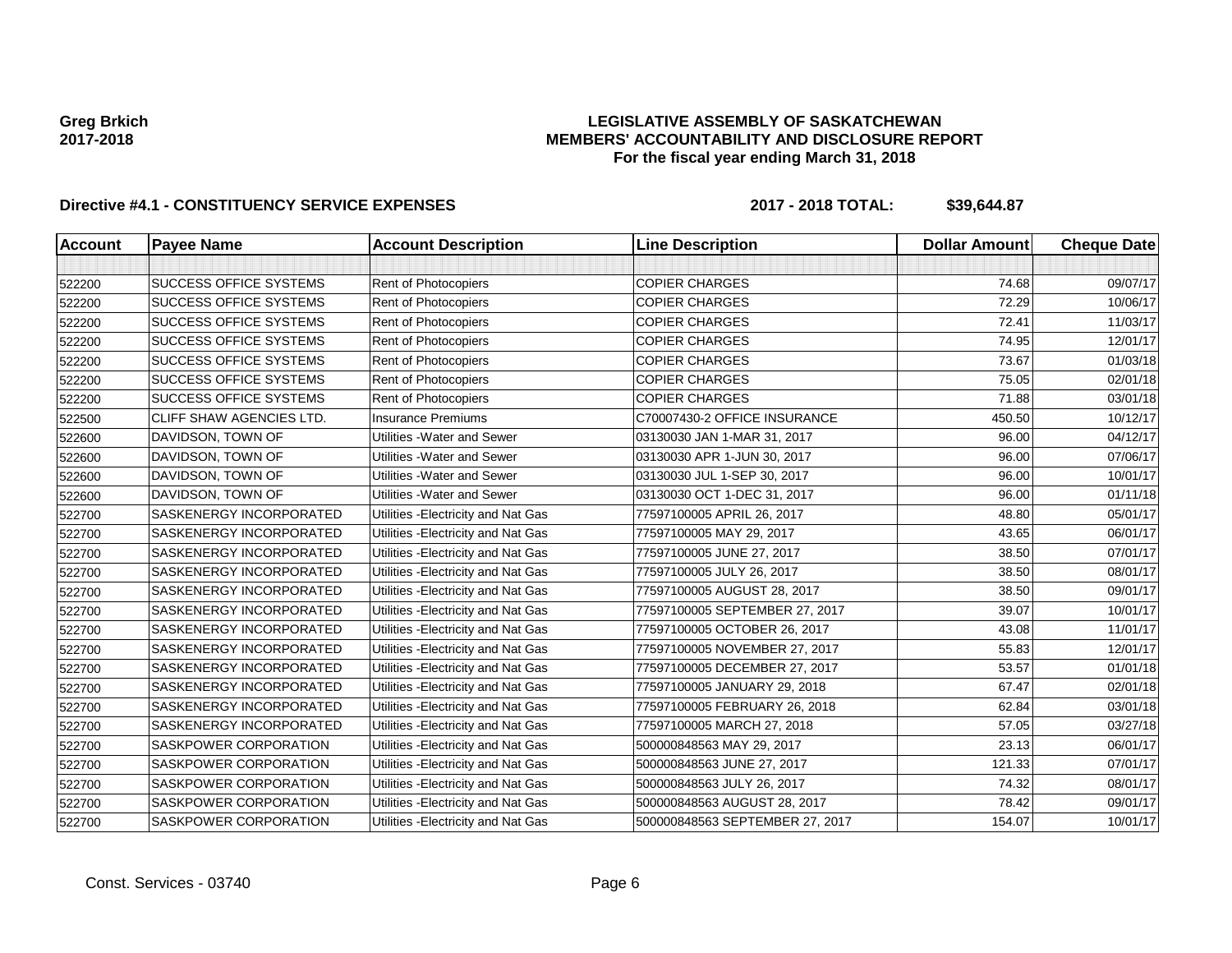### **LEGISLATIVE ASSEMBLY OF SASKATCHEWAN MEMBERS' ACCOUNTABILITY AND DISCLOSURE REPORT For the fiscal year ending March 31, 2018**

| <b>Account</b> | <b>Payee Name</b>                                   | <b>Account Description</b>           | <b>Line Description</b>                          | <b>Dollar Amount</b> | <b>Cheque Date</b> |
|----------------|-----------------------------------------------------|--------------------------------------|--------------------------------------------------|----------------------|--------------------|
|                |                                                     |                                      |                                                  |                      |                    |
| 522700         | <b>SASKPOWER CORPORATION</b>                        | Utilities - Electricity and Nat Gas  | 500000848563 OCTOBER 26, 2017                    | 72.99                | 11/01/17           |
| 522700         | SASKPOWER CORPORATION                               | Utilities - Electricity and Nat Gas  | 500000848563 NOVEMBER 27, 2017                   | 76.96                | 12/01/17           |
| 522700         | <b>SASKPOWER CORPORATION</b>                        | Utilities - Electricity and Nat Gas  | 500000848563 DECEMBER 27, 2017                   | 108.25               | 01/01/18           |
| 522700         | SASKPOWER CORPORATION                               | Utilities - Electricity and Nat Gas  | 500000848563 JANUARY 29, 2018                    | 85.18                | 02/01/18           |
| 522700         | <b>SASKPOWER CORPORATION</b>                        | Utilities - Electricity and Nat Gas  | 500000848563 FEBRUARY 26, 2018                   | 71.52                | 03/01/18           |
| 522700         | <b>SASKPOWER CORPORATION</b>                        | Utilities - Electricity and Nat Gas  | 500000848563 MARCH 27, 2018                      | 66.25                | 03/27/18           |
| 525000         | CANADA POST CORPORATION                             | Postal, Courier, Freight and Related | CUSTOMER #7016598 POSTAGE                        | 714.36               | 07/07/17           |
| 525000         | CANADA POST CORPORATION                             | Postal, Courier, Freight and Related | RTV - ARM RIVER POSTAGE                          | (714.36)             | 10/23/17           |
| 525000         | <b>DAVIDSON LEADER</b>                              | Postal, Courier, Freight and Related | <b>NEWSLETTERS</b>                               | 26.75                | 08/01/17           |
| 525000         | <b>DAVIDSON LEADER</b>                              | Postal, Courier, Freight and Related | <b>CALENDARS &amp; FREIGHT</b>                   | 83.67                | 01/01/18           |
| 525000         | MINISTER OF FINANCE-MINISTRY<br>OF CENTRAL SERVICES | Postal, Courier, Freight and Related | JULY 2017 MAIL SERVICES                          | 745.08               | 09/12/17           |
| 525000         | MINISTER OF FINANCE-MINISTRY<br>OF CENTRAL SERVICES | Postal, Courier, Freight and Related | DECEMBER 2017 MAIL SERVICES                      | 728.81               | 02/01/18           |
| 525000         | PETIT, DONNA M.                                     | Postal, Courier, Freight and Related | <b>REIMB: MISC. &amp; OFFICE SUPPLIES</b>        | 36.52                | 05/01/17           |
| 525000         | PETIT, DONNA M.                                     | Postal, Courier, Freight and Related | REIMB: POSTAGE/MISC. & OFFICE<br><b>SUPPLIES</b> | 19.96                | 05/12/17           |
| 525000         | PETIT, DONNA M.                                     | Postal, Courier, Freight and Related | REIMB: POSTAGE/MISC. & OFFICE<br><b>SUPPLIES</b> | 82.53                | 06/12/17           |
| 525000         | PETIT, DONNA M.                                     | Postal, Courier, Freight and Related | <b>REIMB: POSTAGE</b>                            | 40.07                | 07/14/17           |
| 525000         | PETIT, DONNA M.                                     | Postal, Courier, Freight and Related | <b>REIMB: POSTAGE &amp; OFFICE SUPPLIES</b>      | 64.80                | 09/01/17           |
| 525000         | PETIT, DONNA M.                                     | Postal, Courier, Freight and Related | <b>REIMB: POSTAGE</b>                            | 64.35                | 10/23/17           |
| 525000         | PETIT, DONNA M.                                     | Postal, Courier, Freight and Related | <b>REIMB: POSTAGE</b>                            | 35.83                | 12/01/17           |
| 525000         | PETIT, DONNA M.                                     | Postal, Courier, Freight and Related | <b>REIMB: POSTAGE</b>                            | 36.60                | 02/02/18           |
| 525000         | PETIT, DONNA M.                                     | Postal, Courier, Freight and Related | <b>REIMB: POSTAGE</b>                            | 44.78                | 03/12/18           |
| 527600         | <b>SASKTEL</b>                                      | Telecommunications                   | 849703399006 JANUARY 13, 2018                    | 26.50                | 01/13/18           |
| 528000         | 31 TECH COMPUTER SERVICES                           | <b>Support Services</b>              | TECHNOLOGY SUPPORT SERVICES                      | 45.05                | 06/12/17           |
| 529200         | <b>BRKICH, GREG P.</b>                              | <b>Professional Development</b>      | REIMB: CONFERENCE REGISTRATION                   | 754.64               | 08/02/17           |
| 530300         | <b>MARU GROUP CANADA INC.</b>                       | Primary Research/Focus group         | AD HOC CONSULTING - NO GST                       | 607.15               | 07/01/17           |
| 530300         | <b>MARU GROUP CANADA INC.</b>                       | Primary Research/Focus group         | AD HOC CONSULTING - NO GST                       | 646.74               | 01/01/18           |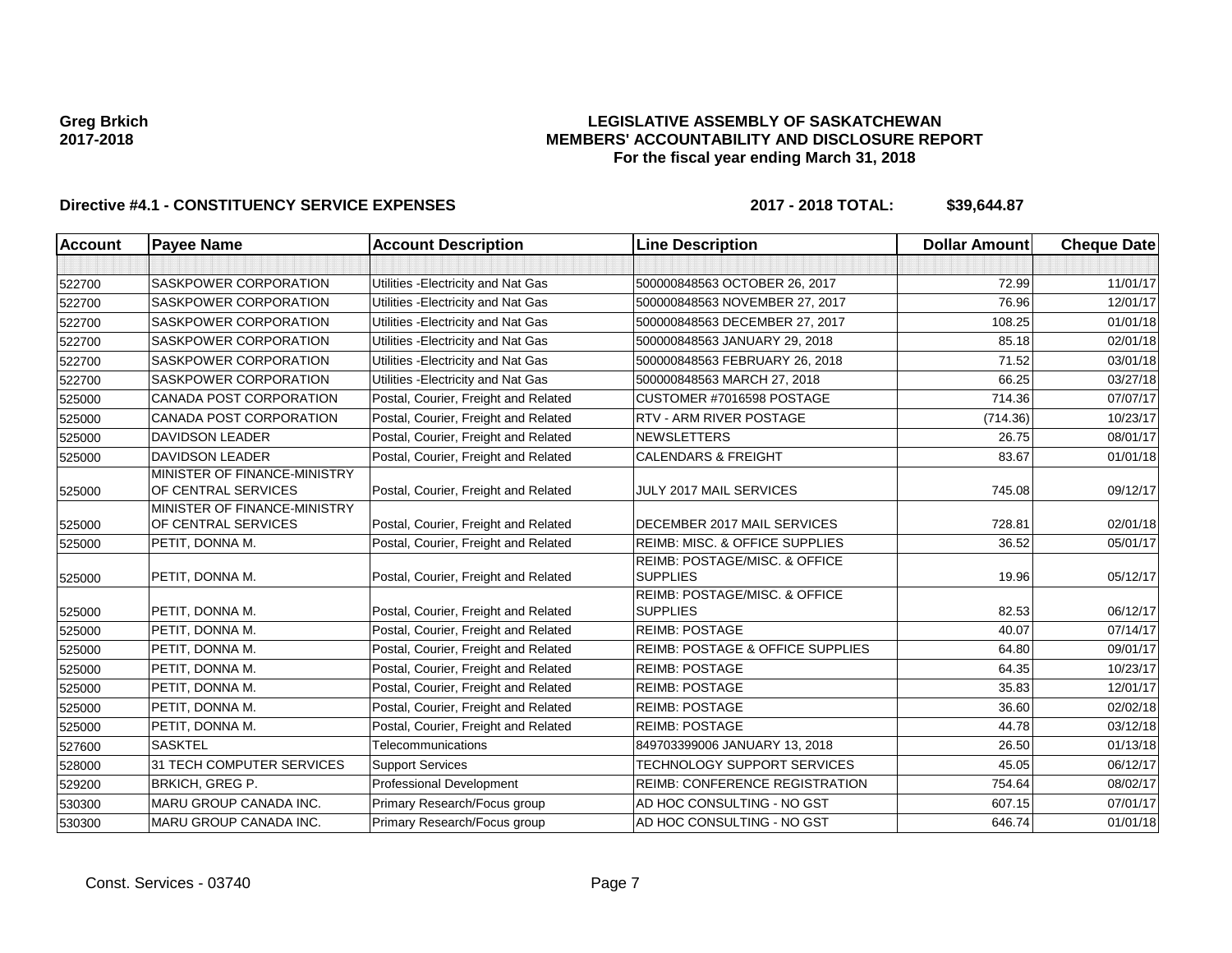### **LEGISLATIVE ASSEMBLY OF SASKATCHEWAN MEMBERS' ACCOUNTABILITY AND DISCLOSURE REPORT For the fiscal year ending March 31, 2018**

| <b>Account</b> | <b>Payee Name</b>                                     | <b>Account Description</b>   | <b>Line Description</b>    | <b>Dollar Amount</b> | <b>Cheque Date</b> |
|----------------|-------------------------------------------------------|------------------------------|----------------------------|----------------------|--------------------|
|                |                                                       |                              |                            |                      |                    |
| 530300         | MARU GROUP CANADA INC.                                | Primary Research/Focus group | AD HOC CONSULTING - NO GST | 632.97               | 03/01/18           |
| 530500         | 101142236 SASKATCHEWAN LTD.                           | Media Placement              | <b>ADVERTISING</b>         | 174.00               | 06/01/17           |
| 530500         | 101142236 SASKATCHEWAN LTD.                           | Media Placement              | <b>ADVERTISING</b>         | 25.00                | 07/01/17           |
| 530500         | 101142236 SASKATCHEWAN LTD.                           | Media Placement              | ADVERTISING - NO GST       | 235.00               | 01/01/18           |
| 530500         | 101142236 SASKATCHEWAN LTD.                           | Media Placement              | ADVERTISING - NO GST       | 219.00               | 01/01/18           |
| 530500         | <b>CRAIK WARRIORS SENIOR</b><br><b>HOCKEY PROGRAM</b> | Media Placement              | <b>ADVERTISING</b>         | 100.00               | 12/01/17           |
| 530500         | <b>DAVIDSON LEADER</b>                                | Media Placement              | <b>ADVERTISING</b>         | 183.18               | 05/01/17           |
| 530500         | <b>DAVIDSON LEADER</b>                                | Media Placement              | <b>ADVERTISING</b>         | 75.00                | 05/01/17           |
| 530500         | <b>DAVIDSON LEADER</b>                                | Media Placement              | <b>ADVERTISING</b>         | 161.25               | 05/01/17           |
| 530500         | <b>DAVIDSON LEADER</b>                                | <b>Media Placement</b>       | <b>ADVERTISING</b>         | 161.25               | 06/01/17           |
| 530500         | <b>DAVIDSON LEADER</b>                                | <b>Media Placement</b>       | <b>ADVERTISING</b>         | 211.56               | 06/01/17           |
| 530500         | <b>DAVIDSON LEADER</b>                                | Media Placement              | <b>ADVERTISING</b>         | 75.00                | 07/01/17           |
| 530500         | <b>DAVIDSON LEADER</b>                                | Media Placement              | <b>ADVERTISING</b>         | 238.10               | 07/01/17           |
| 530500         | <b>DAVIDSON LEADER</b>                                | Media Placement              | <b>ADVERTISING</b>         | 150.50               | 10/01/17           |
| 530500         | <b>DAVIDSON LEADER</b>                                | <b>Media Placement</b>       | <b>ADVERTISING</b>         | 171.57               | 12/01/17           |
| 530500         | <b>DAVIDSON LEADER</b>                                | <b>Media Placement</b>       | <b>ADVERTISING</b>         | 206.78               | 12/01/17           |
| 530500         | <b>DAVIDSON LEADER</b>                                | Media Placement              | <b>ADVERTISING</b>         | 100.00               | 12/01/17           |
| 530500         | <b>DAVIDSON LEADER</b>                                | Media Placement              | <b>ADVERTISING</b>         | 230.00               | 01/01/18           |
| 530500         | <b>DAVIDSON LEADER</b>                                | Media Placement              | <b>ADVERTISING</b>         | 112.64               | 01/01/18           |
| 530500         | <b>DAVIDSON LEADER</b>                                | <b>Media Placement</b>       | <b>ADVERTISING</b>         | 153.51               | 03/01/18           |
| 530500         | <b>DAVIDSON LEADER</b>                                | Media Placement              | <b>ADVERTISING</b>         | 165.12               | 03/26/18           |
| 530500         | <b>DAVIDSON LEADER</b>                                | <b>Media Placement</b>       | <b>ADVERTISING</b>         | 125.00               | 03/26/18           |
| 530500         | <b>FABMAR COMMUNICATIONS LTD</b>                      | Media Placement              | ADVERTISING - NO GST       | 52.16                | 03/01/18           |
| 530500         | <b>FABMAR COMMUNICATIONS LTD.</b>                     | Media Placement              | ADVERTISING - NO GST       | 52.16                | 03/01/18           |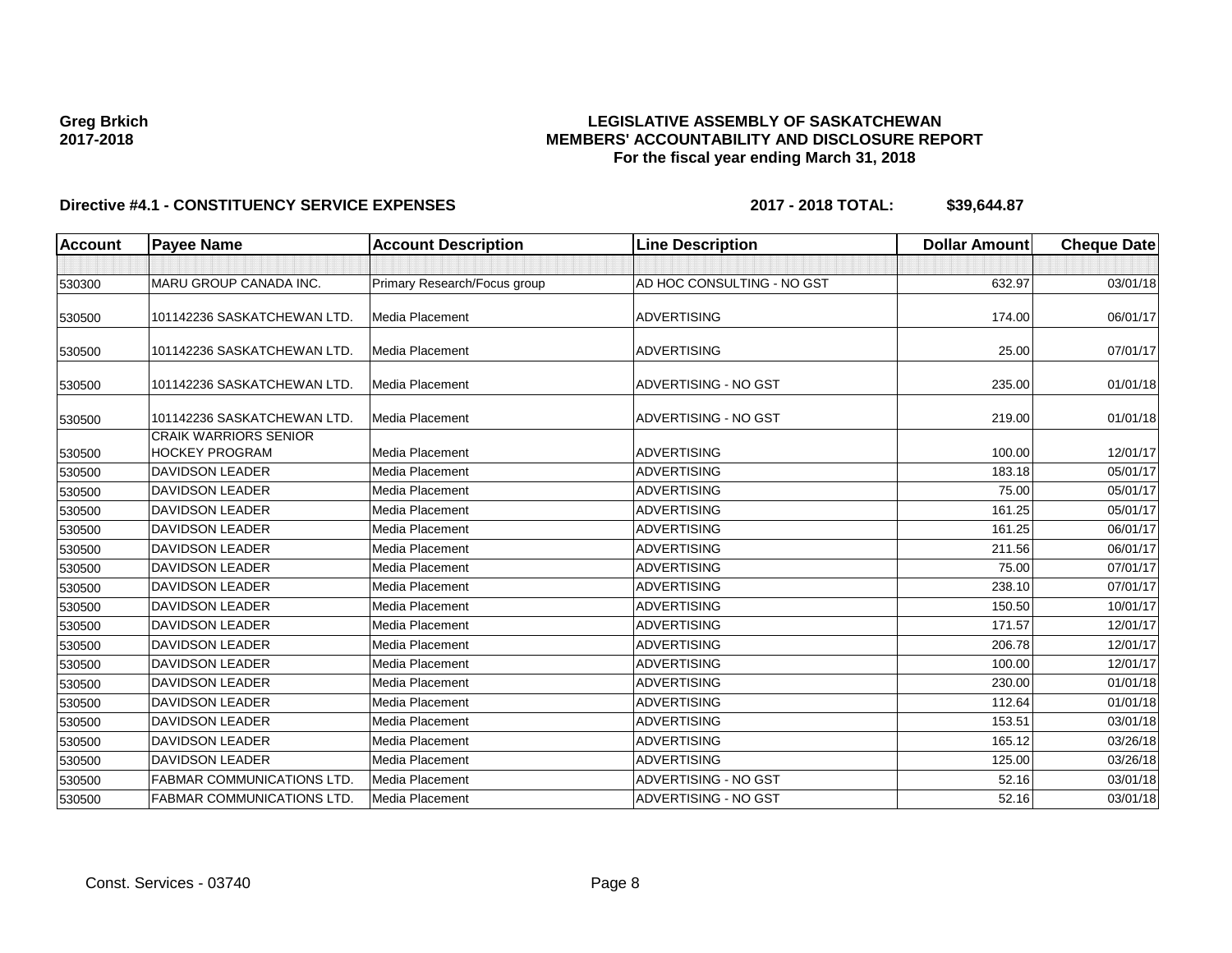### **LEGISLATIVE ASSEMBLY OF SASKATCHEWAN MEMBERS' ACCOUNTABILITY AND DISCLOSURE REPORT For the fiscal year ending March 31, 2018**

| <b>Account</b> | <b>Payee Name</b>               | <b>Account Description</b> | <b>Line Description</b> | <b>Dollar Amount</b> | <b>Cheque Date</b> |
|----------------|---------------------------------|----------------------------|-------------------------|----------------------|--------------------|
|                |                                 |                            |                         |                      |                    |
|                | GOLDEN WEST BROADCASTING        |                            |                         |                      |                    |
| 530500         | LTD.                            | Media Placement            | <b>ADVERTISING</b>      | 66.98                | 03/01/18           |
|                | <b>GOLDEN WEST BROADCASTING</b> |                            |                         |                      |                    |
| 530500         | LTD.                            | Media Placement            | ADVERTISING - NO GST    | 34.23                | 03/01/18           |
|                | <b>GOLDEN WEST BROADCASTING</b> |                            |                         |                      |                    |
| 530500         | LTD.                            | Media Placement            | ADVERTISING - NO GST    | 80.37                | 03/01/18           |
| 530500         | HANLEY, TOWN OF                 | Media Placement            | <b>ADVERTISING</b>      | 25.00                | 05/03/17           |
| 530500         | HANLEY, TOWN OF                 | Media Placement            | <b>ADVERTISING</b>      | 35.00                | 06/14/17           |
| 530500         | HANLEY, TOWN OF                 | Media Placement            | <b>ADVERTISING</b>      | 35.00                | 08/09/17           |
| 530500         | HANLEY, TOWN OF                 | Media Placement            | <b>ADVERTISING</b>      | 35.00                | 10/16/17           |
| 530500         | HANLEY, TOWN OF                 | Media Placement            | <b>ADVERTISING</b>      | 35.00                | 12/11/17           |
| 530500         | HANLEY, TOWN OF                 | Media Placement            | <b>ADVERTISING</b>      | 25.00                | 02/01/18           |
| 530500         | HANLEY, TOWN OF                 | Media Placement            | <b>ADVERTISING</b>      | 35.00                | 03/12/18           |
| 530500         | HARVARD BROADCASTING INC.       | Media Placement            | <b>ADVERTISING</b>      | 159.70               | 03/01/18           |
|                | <b>JIM PATTISON BROADCAST</b>   |                            |                         |                      |                    |
| 530500         | <b>GROUP</b>                    | Media Placement            | <b>ADVERTISING</b>      | 69.07                | 03/01/18           |
|                | <b>JIM PATTISON BROADCAST</b>   |                            |                         |                      |                    |
| 530500         | <b>GROUP</b>                    | Media Placement            | <b>ADVERTISING</b>      | 72.14                | 03/01/18           |
| 530500         | KENASTON WHEATLAND LIBRARY      | <b>Media Placement</b>     | <b>ADVERTISING</b>      | 45.00                | 09/01/17           |
| 530500         | <b>LANIGAN ADVISOR</b>          | Media Placement            | <b>ADVERTISING</b>      | 50.63                | 03/09/18           |
| 530500         | <b>LAST MOUNTAIN TIMES LTD.</b> | Media Placement            | <b>ADVERTISING</b>      | 378.00               | 04/04/17           |
| 530500         | <b>LAST MOUNTAIN TIMES LTD.</b> | Media Placement            | <b>ADVERTISING</b>      | 351.00               | 05/01/17           |
| 530500         | <b>LAST MOUNTAIN TIMES LTD.</b> | Media Placement            | <b>ADVERTISING</b>      | 442.00               | 05/15/17           |
| 530500         | <b>LAST MOUNTAIN TIMES LTD.</b> | Media Placement            | <b>ADVERTISING</b>      | 140.94               | 06/01/17           |
| 530500         | <b>LAST MOUNTAIN TIMES LTD.</b> | Media Placement            | <b>ADVERTISING</b>      | 330.40               | 07/01/17           |
| 530500         | <b>LAST MOUNTAIN TIMES LTD.</b> | Media Placement            | <b>ADVERTISING</b>      | 106.92               | 10/01/17           |
| 530500         | <b>LAST MOUNTAIN TIMES LTD.</b> | Media Placement            | <b>ADVERTISING</b>      | 150.66               | 11/01/17           |
| 530500         | LAST MOUNTAIN TIMES LTD.        | Media Placement            | <b>ADVERTISING</b>      | 361.20               | 12/01/17           |
| 530500         | <b>LAST MOUNTAIN TIMES LTD.</b> | Media Placement            | <b>ADVERTISING</b>      | 147.42               | 12/11/17           |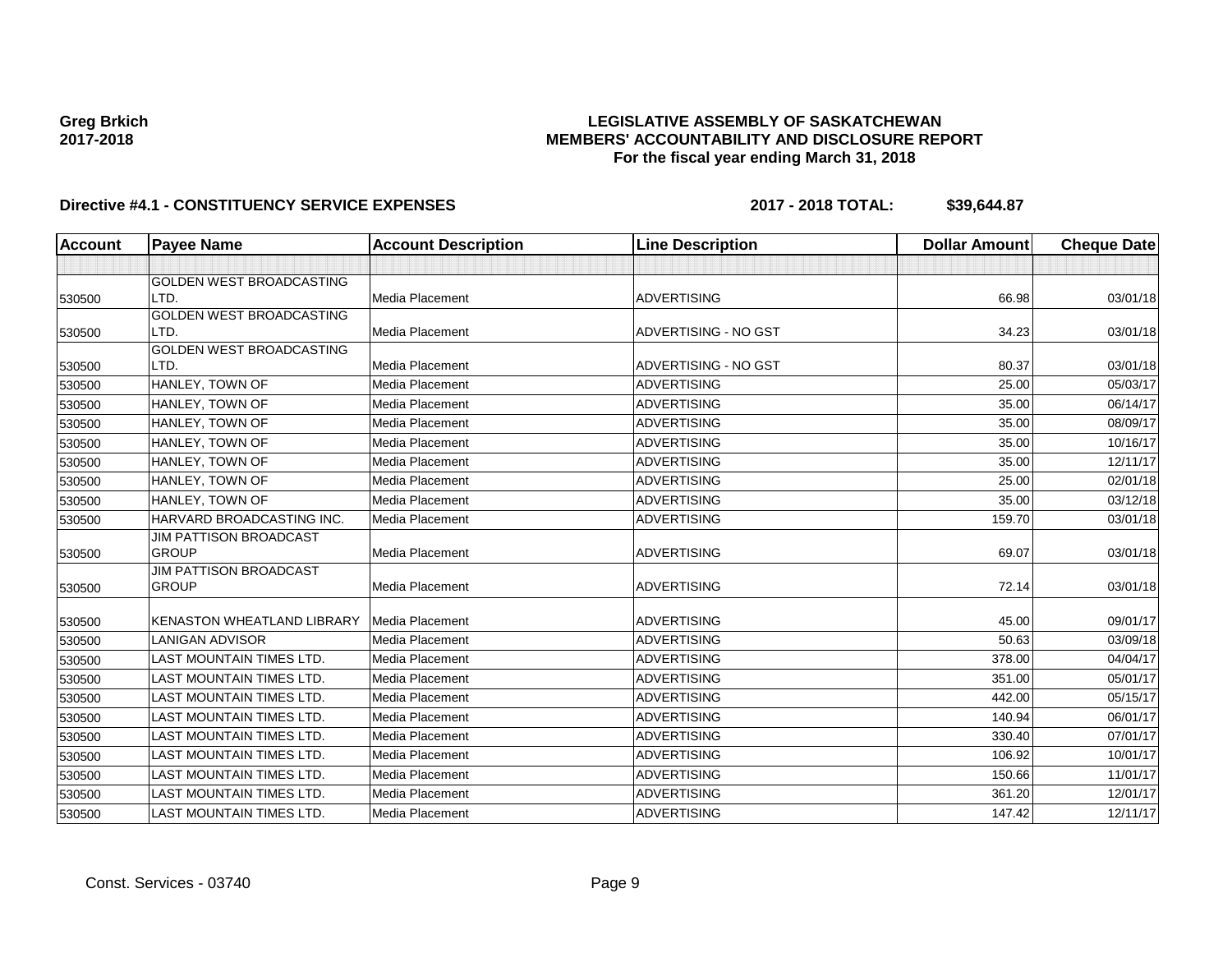### **LEGISLATIVE ASSEMBLY OF SASKATCHEWAN MEMBERS' ACCOUNTABILITY AND DISCLOSURE REPORT For the fiscal year ending March 31, 2018**

| <b>Account</b> | <b>Payee Name</b>                                   | <b>Account Description</b> | <b>Line Description</b> | <b>Dollar Amount</b> | <b>Cheque Date</b> |
|----------------|-----------------------------------------------------|----------------------------|-------------------------|----------------------|--------------------|
|                |                                                     |                            |                         |                      |                    |
| 530500         | <b>LAST MOUNTAIN TIMES LTD.</b>                     | Media Placement            | ADVERTISING - NO GST    | 322.92               | 03/20/18           |
| 530500         | PNG PRAIRIE NEWSPAPER GROUP Media Placement         |                            | <b>ADVERTISING</b>      | 125.00               | 05/01/17           |
| 530500         | <b>PNG PRAIRIE NEWSPAPER GROUP Media Placement</b>  |                            | <b>ADVERTISING</b>      | 95.50                | 06/01/17           |
| 530500         | <b>PNG PRAIRIE NEWSPAPER GROUP Media Placement</b>  |                            | <b>ADVERTISING</b>      | 142.20               | 06/01/17           |
| 530500         | <b>PNG PRAIRIE NEWSPAPER GROUP Media Placement</b>  |                            | <b>ADVERTISING</b>      | 50.00                | 06/01/17           |
| 530500         | <b>PNG PRAIRIE NEWSPAPER GROUP Media Placement</b>  |                            | <b>ADVERTISING</b>      | 94.50                | 06/07/17           |
| 530500         | <b>PNG PRAIRIE NEWSPAPER GROUP Media Placement</b>  |                            | <b>ADVERTISING</b>      | 37.50                | 07/01/17           |
| 530500         | <b>PNG PRAIRIE NEWSPAPER GROUP Media Placement</b>  |                            | <b>ADVERTISING</b>      | 50.00                | 08/01/17           |
| 530500         | <b>PNG PRAIRIE NEWSPAPER GROUP Media Placement</b>  |                            | <b>ADVERTISING</b>      | 50.00                | 08/23/17           |
| 530500         | <b>PNG PRAIRIE NEWSPAPER GROUP Media Placement</b>  |                            | <b>ADVERTISING</b>      | 50.00                | 11/15/17           |
| 530500         | <b>PNG PRAIRIE NEWSPAPER GROUP Media Placement</b>  |                            | <b>ADVERTISING</b>      | 139.00               | 11/15/17           |
| 530500         | <b>PNG PRAIRIE NEWSPAPER GROUP Media Placement</b>  |                            | <b>ADVERTISING</b>      | 50.00                | 01/01/18           |
| 530500         | <b>PNG PRAIRIE NEWSPAPER GROUP Media Placement</b>  |                            | <b>ADVERTISING</b>      | 93.00                | 01/01/18           |
| 530500         | <b>PNG PRAIRIE NEWSPAPER GROUP Media Placement</b>  |                            | <b>ADVERTISING</b>      | 570.00               | 01/17/18           |
| 530500         | <b>PNG PRAIRIE NEWSPAPER GROUP Media Placement</b>  |                            | <b>ADVERTISING</b>      | 85.50                | 03/01/18           |
| 530500         | <b>PNG PRAIRIE NEWSPAPER GROUP Media Placement</b>  |                            | <b>ADVERTISING</b>      | 179.00               | 03/31/18           |
| 530500         | RAWLCO RADIO LTD.                                   | <b>Media Placement</b>     | <b>ADVERTISING</b>      | 104.37               | 03/01/18           |
| 530500         | RAWLCO RADIO LTD.                                   | Media Placement            | <b>ADVERTISING</b>      | 76.74                | 03/01/18           |
| 530500         | RAWLCO RADIO LTD.                                   | Media Placement            | <b>ADVERTISING</b>      | 76.74                | 03/01/18           |
| 530500         | RAWLCO RADIO LTD.                                   | Media Placement            | <b>ADVERTISING</b>      | 116.65               | 03/01/18           |
| 530500         | <b>RAYMORE ROCKETS SENIOR</b><br><b>HOCKEY CLUB</b> | Media Placement            | <b>ADVERTISING</b>      | 200.00               | 12/13/17           |
| 530500         | SASKATOON MEDIA GROUP                               | Media Placement            | <b>ADVERTISING</b>      | 280.00               | 08/01/17           |
| 530500         | THE HERALD                                          | Media Placement            | <b>ADVERTISING</b>      | 60.00                | 07/04/17           |
| 530500         | THE HERALD                                          | Media Placement            | <b>ADVERTISING</b>      | 125.00               | 10/01/17           |
| 530500         | THE HERALD                                          | Media Placement            | <b>ADVERTISING</b>      | 70.00                | 01/01/18           |
| 530500         | THE HERALD                                          | Media Placement            | <b>ADVERTISING</b>      | 125.00               | 03/20/18           |
| 530500         | <b>WATROUS MANITOU</b>                              | Media Placement            | <b>ADVERTISING</b>      | 40.00                | 05/01/17           |
| 530500         | <b>WATROUS MANITOU</b>                              | Media Placement            | <b>ADVERTISING</b>      | 94.50                | 11/02/17           |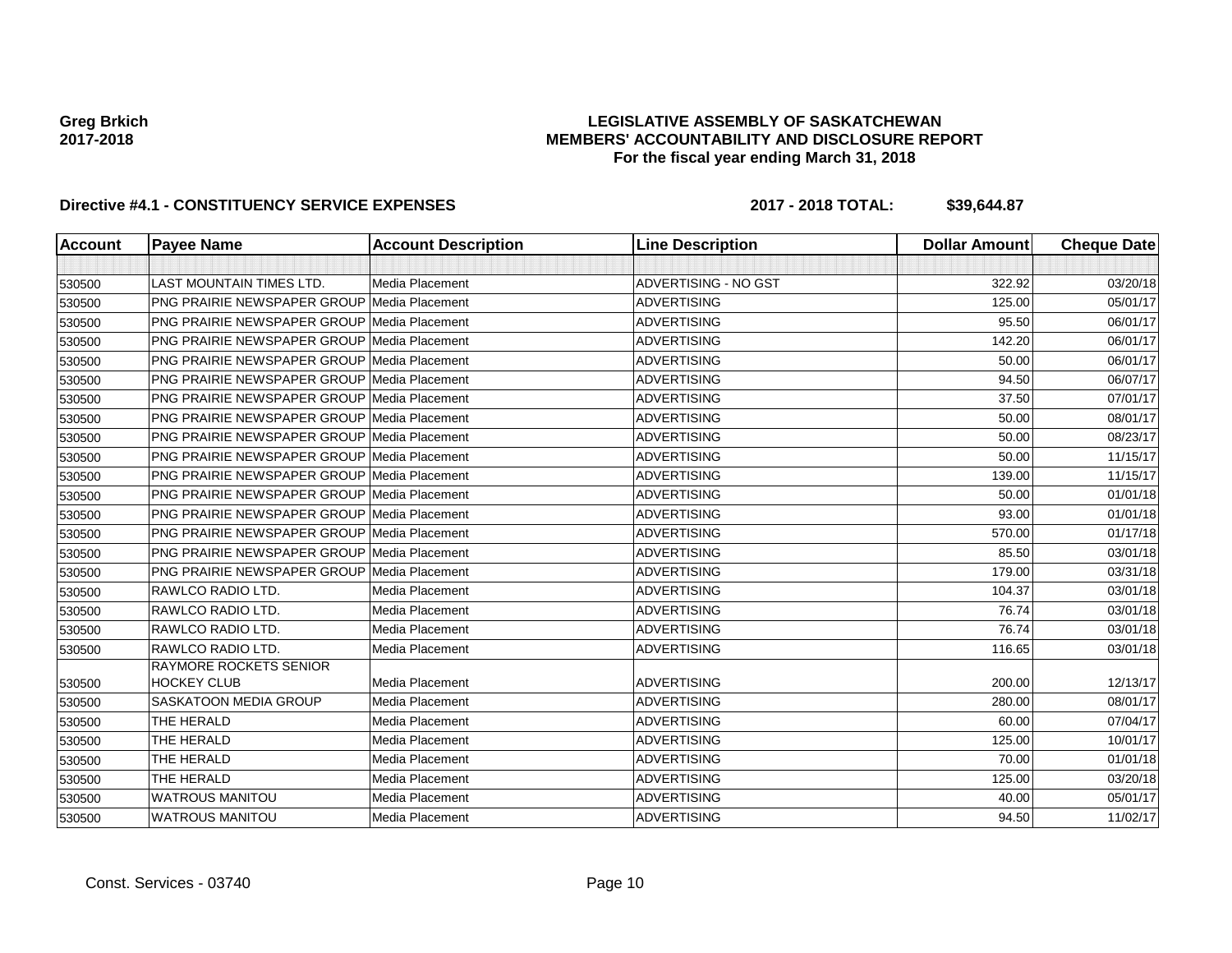### **LEGISLATIVE ASSEMBLY OF SASKATCHEWAN MEMBERS' ACCOUNTABILITY AND DISCLOSURE REPORT For the fiscal year ending March 31, 2018**

| <b>Account</b> | <b>Payee Name</b>           | <b>Account Description</b>                                        | <b>Line Description</b>                      | <b>Dollar Amount</b> | <b>Cheque Date</b> |
|----------------|-----------------------------|-------------------------------------------------------------------|----------------------------------------------|----------------------|--------------------|
|                |                             |                                                                   |                                              |                      |                    |
| 530500         | <b>WATROUS MANITOU</b>      | Media Placement                                                   | ADVERTISING - NO GST                         | 99.00                | 01/01/18           |
| 530500         | <b>WATROUS MANITOU</b>      | Media Placement                                                   | <b>ADVERTISING</b>                           | 153.00               | 03/01/18           |
| 530500         | <b>WATROUS MANITOU</b>      | Media Placement                                                   | <b>ADVERTISING</b>                           | 70.88                | 03/08/18           |
|                | <b>WESTERN PRODUCER</b>     |                                                                   |                                              |                      |                    |
| 530500         | <b>PUBLICATIONS</b>         | Media Placement                                                   | <b>ADVERTISING</b>                           | 87.57                | 03/07/18           |
| 530500         | WYNYARD ADVANCE LTD.        | Media Placement                                                   | <b>ADVERTISING</b>                           | 152.00               | 01/01/18           |
| 530800         | <b>DAVIDSON LEADER</b>      | Publications                                                      | <b>NEWSLETTERS</b>                           | 1,156.04             | 08/01/17           |
| 530900         | <b>CORPORATE EXPRESS</b>    | <b>Promotional Items</b>                                          | SK FLAGS/MISC, & OFFICE SUPPLIES             | 621.69               | 06/12/17           |
| 530900         | <b>CORPORATE EXPRESS</b>    | <b>Promotional Items</b>                                          | <b>SASKATCHEWAN FLAGS</b>                    | 652.75               | 12/01/17           |
| 530900         | <b>CORPORATE EXPRESS</b>    | <b>Promotional Items</b>                                          | <b>SASK FLAGS/OFFICE SUPPLIES</b>            | 652.75               | 03/01/18           |
| 530900         | <b>DAVIDSON LEADER</b>      | <b>Promotional Items</b>                                          | <b>CALENDARS &amp; FREIGHT</b>               | 1,754.76             | 01/01/18           |
| 530900         | TREASURE HOUSE IMPORTS LTD. | <b>Promotional Items</b>                                          | SASKATCHEWAN PINS                            | 231.00               | 11/01/17           |
| 543201         | LEGISLATIVE FOOD SERVICE    | Deputy Minister/Ministry Head Business<br>Expenses - Refreshments | <b>STUDENT DRINKS</b>                        | 22.26                | 05/03/17           |
| 550102         | <b>DAVIDSON LEADER</b>      | Letterhead, Envelopes, Business Cards, etc.                       | <b>BUSINESS CARDS</b>                        | 42.29                | 12/01/17           |
| 550200         | <b>DAVIDSON LEADER</b>      | Books, Mags and Ref Materials                                     | <b>SUBSCRIPTION RENEWAL</b>                  | 35.24                | 03/12/18           |
| 550200         | <b>LANIGAN ADVISOR</b>      | Books, Mags and Ref Materials                                     | SUBSCRIPTION RENEWAL G. BRKICH               | 23.81                | 04/01/17           |
| 550200         | <b>LANIGAN ADVISOR</b>      | Books, Mags and Ref Materials                                     | SUBSCRIPTION RENEWAL                         | 28.57                | 01/05/18           |
| 550200         | <b>OUTLOOK PRINTERS</b>     | Books, Mags and Ref Materials                                     | BRKICH SUBSCRIPTION RENEWAL-NO<br><b>GST</b> | 42.86                | 03/12/18           |
| 550200         | STAR NEWS PUBLISHING INC.   | Books, Mags and Ref Materials                                     | WATERFRONT PRESS - 1YR RENEWAL               | 44.76                | 06/05/17           |
| 550200         | <b>STARPHOENIX</b>          | Books, Mags and Ref Materials                                     | ACCT# 388797 4M RENEWAL                      | 128.00               | 05/12/17           |
| 550200         | <b>STARPHOENIX</b>          | Books, Mags and Ref Materials                                     | ACCT# 388797 12M RENEWAL                     | 354.00               | 06/29/17           |
| 550200         | THE HERALD                  | Books, Mags and Ref Materials                                     | <b>1YR SUBSCRIPTION RENEWAL</b>              | 27.00                | 05/01/17           |
| 550200         | <b>WATROUS MANITOU</b>      | Books, Mags and Ref Materials                                     | <b>SUBSCRIPTION RENWAL</b>                   | 36.19                | 03/14/18           |
| 550200         | WYNYARD ADVANCE LTD.        | Books, Mags and Ref Materials                                     | <b>BRKICH SUBSCRIPTION RENEWAL</b>           | 40.00                | 06/01/17           |
| 555000         | <b>BRKICH, GREG P.</b>      | Other Material and Supplies                                       | REIMB: MISC. & OFFICE SUPPLIES               | 38.83                | 01/24/18           |
| 555000         | <b>CORPORATE EXPRESS</b>    | Other Material and Supplies                                       | SK FLAGS/MISC, & OFFICE SUPPLIES             | 182.58               | 06/12/17           |
| 555000         | <b>CORPORATE EXPRESS</b>    | Other Material and Supplies                                       | OFFICE SUPPLIES                              | 74.86                | 09/01/17           |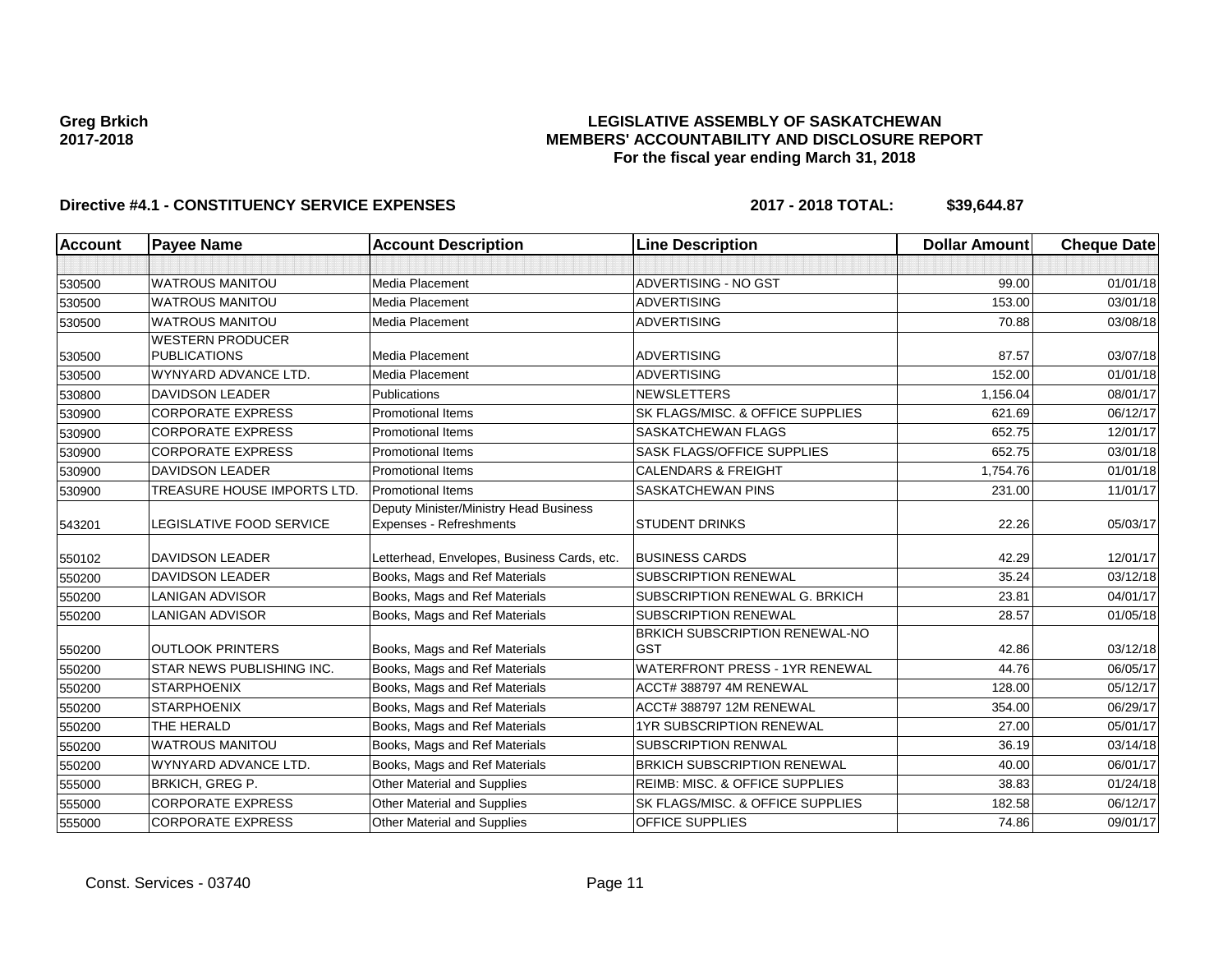### **LEGISLATIVE ASSEMBLY OF SASKATCHEWAN MEMBERS' ACCOUNTABILITY AND DISCLOSURE REPORT For the fiscal year ending March 31, 2018**

| <b>Account</b> | <b>Payee Name</b>        | <b>Account Description</b>           | <b>Line Description</b>                     | <b>Dollar Amount</b> | <b>Cheque Date</b> |
|----------------|--------------------------|--------------------------------------|---------------------------------------------|----------------------|--------------------|
|                |                          |                                      |                                             |                      |                    |
| 555000         | <b>CORPORATE EXPRESS</b> | Other Material and Supplies          | <b>OFFICE SUPPLIES</b>                      | 51.61                | 09/01/17           |
| 555000         | <b>CORPORATE EXPRESS</b> | <b>Other Material and Supplies</b>   | <b>OFFICE SUPPLIES</b>                      | 46.84                | 09/05/17           |
| 555000         | <b>CORPORATE EXPRESS</b> | Other Material and Supplies          | <b>OFFICE SUPPLIES</b>                      | 91.96                | 11/10/17           |
| 555000         | <b>CORPORATE EXPRESS</b> | <b>Other Material and Supplies</b>   | <b>OFFICE SUPPLIES</b>                      | 95.74                | 01/01/18           |
| 555000         | <b>CORPORATE EXPRESS</b> | <b>Other Material and Supplies</b>   | SASK FLAGS/OFFICE SUPPLIES                  | 107.20               | 03/01/18           |
| 555000         | PETIT, DONNA M.          | Other Material and Supplies          | <b>REIMB: MISC. &amp; OFFICE SUPPLIES</b>   | 22.18                | 05/01/17           |
|                |                          |                                      | <b>REIMB: POSTAGE/MISC, &amp; OFFICE</b>    |                      |                    |
| 555000         | PETIT, DONNA M.          | Other Material and Supplies          | <b>SUPPLIES</b>                             | 22.19                | 05/12/17           |
|                |                          |                                      | <b>REIMB: POSTAGE/MISC, &amp; OFFICE</b>    |                      |                    |
| 555000         | PETIT, DONNA M.          | <b>Other Material and Supplies</b>   | <b>SUPPLIES</b>                             | 22.18                | 06/12/17           |
| 555000         | PETIT, DONNA M.          | <b>Other Material and Supplies</b>   | <b>REIMB: MISC. &amp; OFFICE SUPPLIES</b>   | 35.99                | 08/01/17           |
| 555000         | PETIT, DONNA M.          | Other Material and Supplies          | <b>REIMB: POSTAGE &amp; OFFICE SUPPLIES</b> | 6.40                 | 09/01/17           |
| 555000         | <b>V&amp;S</b>           | <b>Other Material and Supplies</b>   | MISC. & OFFICE SUPPLIES                     | 21.80                | 07/01/17           |
| 555000         | <b>V&amp;S</b>           | <b>Other Material and Supplies</b>   | <b>MISC. &amp; OFFICE SUPPLIES</b>          | 16.41                | 07/01/17           |
| 555000         | <b>V&amp;S</b>           | <b>Other Material and Supplies</b>   | <b>MISC OFFICE SUPPLIES</b>                 | 58.77                | 09/01/17           |
| 555000         | <b>V&amp;S</b>           | <b>Other Material and Supplies</b>   | <b>OFFICE SUPPLIES</b>                      | 16.73                | 10/01/17           |
| 555000         | <b>V&amp;S</b>           | <b>Other Material and Supplies</b>   | MISC. & OFFICE SUPPLIES                     | 35.48                | 01/01/18           |
| 555000         | <b>V&amp;S</b>           | <b>Other Material and Supplies</b>   | MISC. & OFFICE SUPPLIES                     | 18.53                | 01/01/18           |
| 555000         | <b>V&amp;S</b>           | <b>Other Material and Supplies</b>   | MISC. & OFFICE SUPPLIES                     | 29.83                | 03/01/18           |
| 555000         | <b>V&amp;S</b>           | Other Material and Supplies          | MISC. & OFFICE SUPPLIES                     | 7.60                 | 03/01/18           |
| 555000         | <b>V&amp;S</b>           | <b>Other Material and Supplies</b>   | MISC. & OFFICE SUPPLIES                     | 14.83                | 03/09/18           |
|                |                          |                                      | REIMB: VIRUS PROTECTION SOFTWARE            |                      |                    |
| 564600         | PETIT, DONNA M.          | Computer Software - Exp              | <b>RENEWAL</b>                              | 71.99                | 11/10/17           |
| 565200         | <b>SASKTEL</b>           | Office Furniture and Equipment - Exp | 849703399006 JANUARY 13, 2018               | 529.99               | 01/13/18           |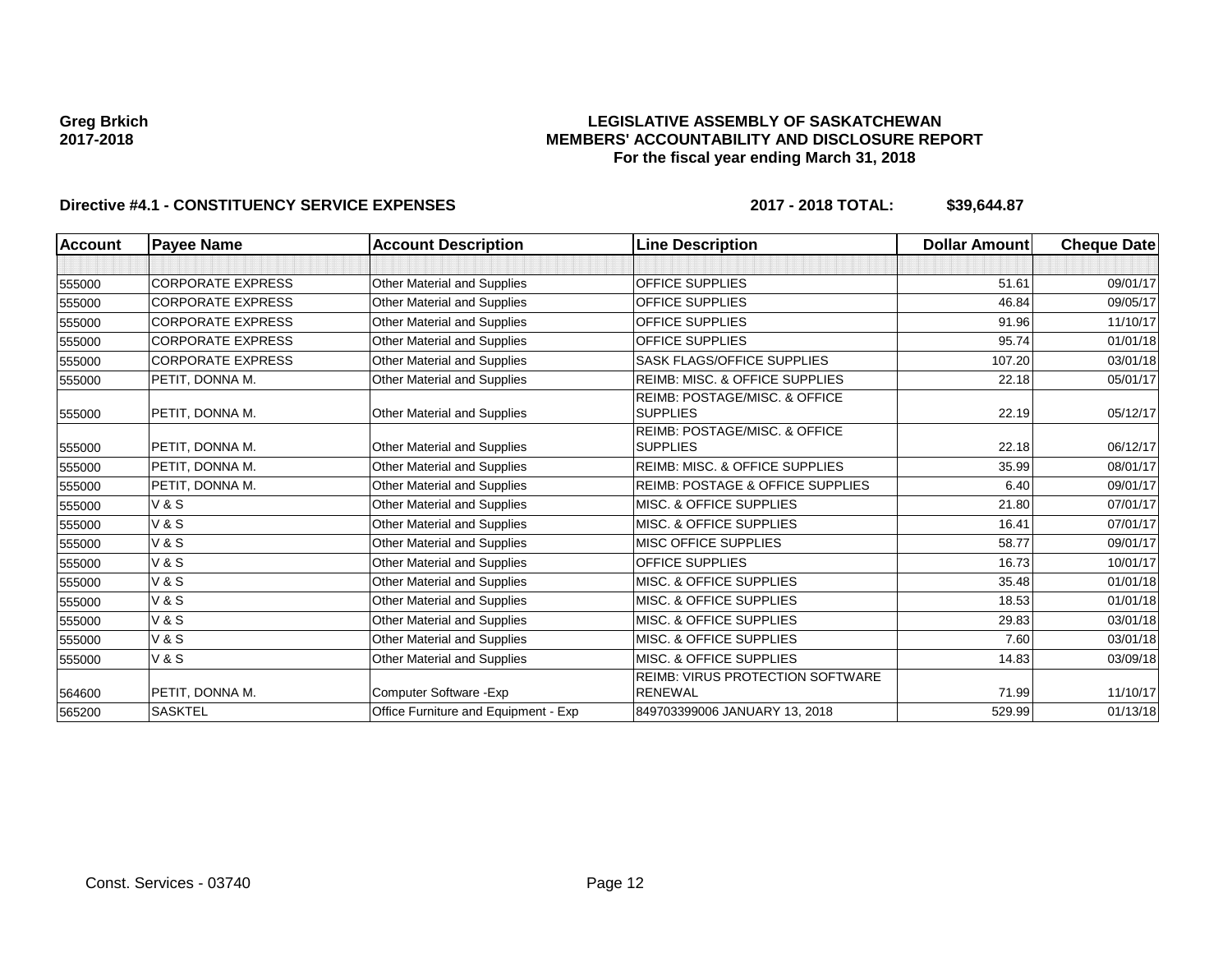### **LEGISLATIVE ASSEMBLY OF SASKATCHEWAN MEMBERS' ACCOUNTABILITY AND DISCLOSURE REPORT For the fiscal year ending March 31, 2018**

# Directive #6 - CONSTITUENCY ASSISTANT EXPENSES 2017 - 2018 TOTAL: \$64,411.58

| <b>Account</b> | <b>Payee Name</b> | <b>Account Description</b>    | <b>Dollar Amount</b> | <b>Cheque Date</b> |
|----------------|-------------------|-------------------------------|----------------------|--------------------|
|                |                   |                               |                      |                    |
| 514300         | LYKE, LAVONNE     | Part-Time/Permanent Part-Time | 1,725.47             | 04/11/17           |
| 514300         | LYKE, LAVONNE     | Part-Time/Permanent Part-Time | $-1725.47$           | 04/11/17           |
| 514300         | LYKE, LAVONNE     | Part-Time/Permanent Part-Time | 1618.94              | 04/25/17           |
| 514300         | LYKE, LAVONNE     | Part-Time/Permanent Part-Time | 1,416.58             | 05/09/17           |
| 514300         | LYKE, LAVONNE     | Part-Time/Permanent Part-Time | 1,416.58             | 05/24/17           |
| 514300         | LYKE, LAVONNE     | Part-Time/Permanent Part-Time | 1,416.58             | 06/06/17           |
| 514300         | LYKE, LAVONNE     | Part-Time/Permanent Part-Time | 1,618.94             | 06/20/17           |
| 514300         | LYKE, LAVONNE     | Part-Time/Permanent Part-Time | 1618.94              | 07/05/17           |
| 514300         | LYKE, LAVONNE     | Part-Time/Permanent Part-Time | 1,618.94             | 07/18/17           |
| 514300         | LYKE, LAVONNE     | Part-Time/Permanent Part-Time | 1,618.94             | 08/01/17           |
| 514300         | LYKE, LAVONNE     | Part-Time/Permanent Part-Time | 1618.94              | 08/15/17           |
| 514300         | LYKE, LAVONNE     | Part-Time/Permanent Part-Time | 1,720.13             | 08/29/17           |
| 514300         | LYKE, LAVONNE     | Part-Time/Permanent Part-Time | 1618.94              | 09/12/17           |
| 514300         | LYKE, LAVONNE     | Part-Time/Permanent Part-Time | 1593.65              | 09/26/17           |
| 514300         | LYKE, LAVONNE     | Part-Time/Permanent Part-Time | 1720.13              | 10/11/17           |
| 514300         | LYKE, LAVONNE     | Part-Time/Permanent Part-Time | 1,593.65             | 10/24/17           |
| 514300         | LYKE, LAVONNE     | Part-Time/Permanent Part-Time | 1,543.06             | 11/07/17           |
| 514300         | LYKE, LAVONNE     | Part-Time/Permanent Part-Time | 1555.7               | 11/21/17           |
| 514300         | LYKE, LAVONNE     | Part-Time/Permanent Part-Time | 1618.94              | 12/05/17           |
| 514300         | LYKE, LAVONNE     | Part-Time/Permanent Part-Time | 1,618.94             | 12/19/17           |
| 514300         | LYKE, LAVONNE     | Part-Time/Permanent Part-Time | 2,023.68             | 01/03/18           |
| 514300         | LYKE, LAVONNE     | Part-Time/Permanent Part-Time | 1,264.80             | 01/16/18           |
| 514300         | LYKE, LAVONNE     | Part-Time/Permanent Part-Time | 1821.31              | 02/01/18           |
| 514300         | LYKE, LAVONNE     | Part-Time/Permanent Part-Time | 1,618.94             | 02/13/18           |
| 514300         | LYKE, LAVONNE     | Part-Time/Permanent Part-Time | 1618.94              | 03/01/18           |
| 514300         | LYKE, LAVONNE     | Part-Time/Permanent Part-Time | 1618.94              | 03/13/18           |
| 514300         | LYKE, LAVONNE     | Part-Time/Permanent Part-Time | 1,618.94             | 03/27/18           |
| 514300         | LYKE, LAVONNE     | Part-Time/Permanent Part-Time | 1,751.65             | 04/10/18           |
| 514300         | PETIT, DONNA M.   | Part-Time/Permanent Part-Time | 864.91               | 04/11/17           |